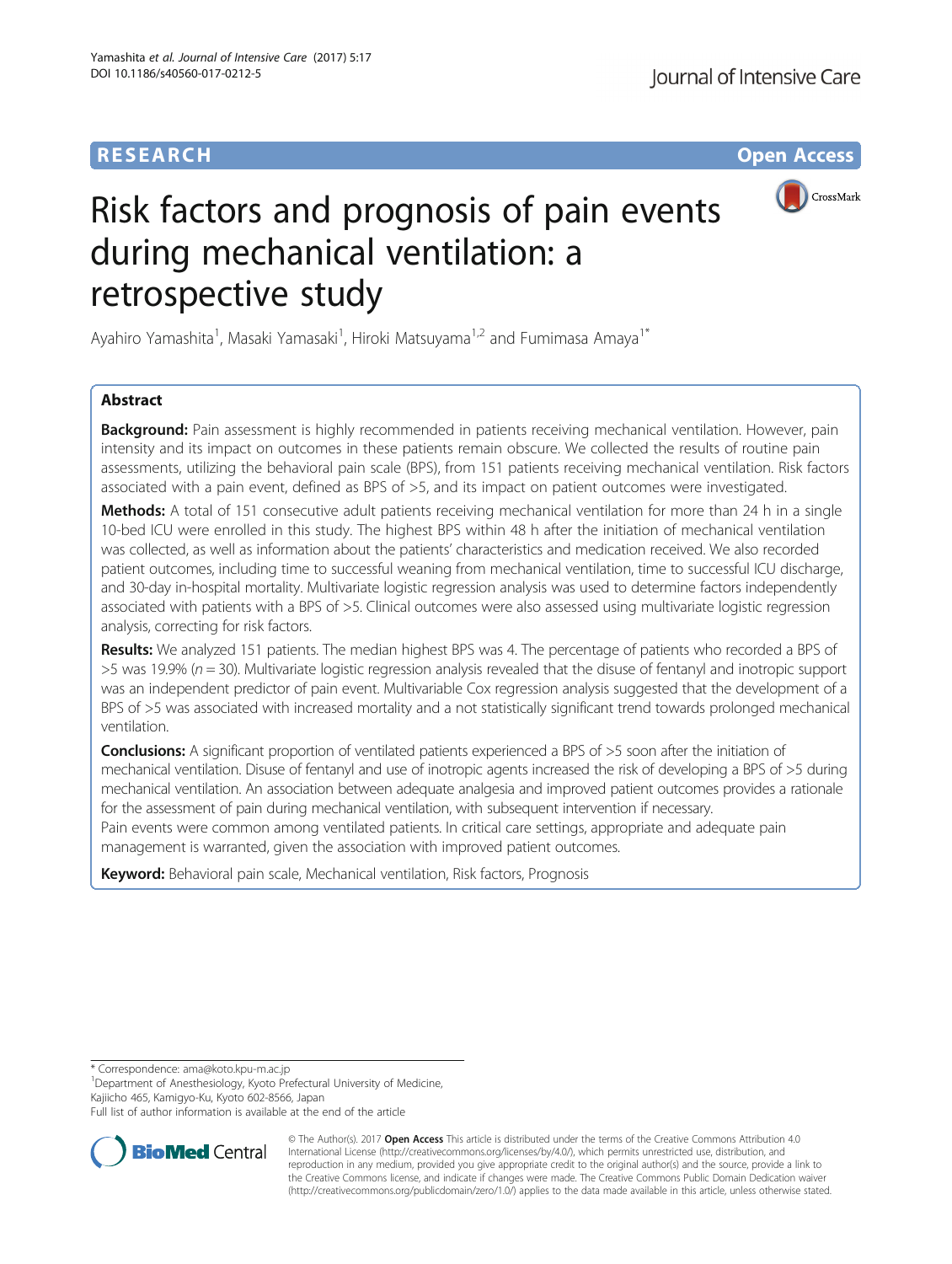# Background

In the critical care setting, routine pain assessment is associated with a decreased use of sedative agents, reduced duration of mechanical ventilation, a lower risk of nosocomial infection and reduced ICU stay [[1](#page-5-0), [2](#page-5-0)]. Clinical practice guidelines for the management of pain, agitation, and delirium in adult patients in the ICU (PAD guidelines) [\[3](#page-5-0)] recommend the implementation of pain assessment in the intensive care setting. The behavioral pain score (BPS) has been developed to measure the intensity of pain in patients receiving mechanical ventilation [\[4](#page-5-0)]. Reliability of the BPS has been demonstrated by the observation of increased scores during painful procedures [\[5](#page-5-0)–[7\]](#page-5-0).

Pain is considered to be common among critically ill patients [[2, 8](#page-5-0)]. A previous study reported that 40% of ICU patients experienced "pain" defined as a BPS of >5, whereas 16% of ICU patients experienced "severe pain" defined as a BPS of >7 [\[1](#page-5-0)]. While there have been several attempts to develop pain treatment algorithms based on the BPS [[9\]](#page-5-0), the impact of an elevated BPS on patient outcomes remains unclear.

We hypothesized that pain event occurs within a distinctive subpopulation of patients during mechanical ventilation, and that this event is associated with poor clinical outcomes. To test this hypothesis, we retrospectively analyzed the results of routine BPS measurements during the first 48 h after the initiation of mechanical ventilation as well as patient characteristics. Based on these data, we identified risk factors for increased BPS condition during mechanical ventilation. In addition, we found an association between increased BPS and poor patient outcomes including increased mortality rate, increased duration of mechanical ventilation, and increased duration of ICU stay.

#### Methods

This retrospective study was conducted in a 10-bed general ICU of a tertiary referral hospital. The study enrolled consecutive adult patients who received mechanical ventilation for more than 24 h in the ICU between September 2012 and June 2013. Patients were excluded if they were younger than 16 years old, had severe brain injury or quadriplegia, were in a deep coma before the mechanical ventilation, received surgery during the observational period, were treated with muscle relaxants, received noninvasive mechanical ventilation, or if there was any missing data in the patients' records. Approval for data collection was obtained from the hospital's institutional review board.

#### ICU management

The patients were sedated with propofol, midazolam, or dexmedetomidine to achieve a Richmond agitationsedation scale (RASS) score of 0 to −2. The intensivist in charge determined the target RASS level and selected the appropriate sedative regimen for each patient. Infusion rates were regulated by attending nursing staff, based on the observed RASS level. Fentanyl was used to maintain adequate analgesic condition. Adequate analgesic condition was determined by attending nursing staff. Agents were continuously infused intravenously. Protocoled regimens for sedatives/analgesics were determined for each patient. The BPS was recorded every 2– 4 h in each patient who received mechanical ventilation. The score was evaluated by attending nurses trained in the use of the BPS. The BPS was evaluated when patients did not undergo any ICU related-procedure, such as tracheal suctioning or mobilization.

Mechanical ventilation was performed utilizing pressure-controlled, synchronized intermittent mandatory ventilation (SIMV) and/or pressure support ventilation (PSV). The fraction of inspired oxygen (FiO<sub>2</sub>), level of positive end-expiratory pressure (PEEP), and respiratory rate were adjusted to maintain arterial oxygen partial pressure (PaO<sub>2</sub>) between 80 and 120 mmHg and arterial carbon dioxide partial pressure (PaCO<sub>2</sub>) between 35 and 50 mmHg. The decision to extubate was made after a trial of spontaneous breathing with low-level pressure support ventilation (7 cmH<sub>2</sub>O or less). Hemodynamic management was tailored according to the patient's clinical status, including appropriate volume expansion therapy and treatment with inotropes and/or vasopressors.

### Data collection

The highest BPS within 48 h after initiation of mechanical ventilation was recorded. Data collected included age, gender, body weight, height, surgery (cardiac or non-cardiac), and the acute physiology and chronic health evaluation II (APACHE II) score at admission. In addition, we recorded systolic blood pressure, P/F ratio as well as the use of fentanyl, propofol, dexmedetomidine, midazolam, and any kind of inotropic agents at the time of the highest BPS. Information regarding time to successful weaning from mechanical ventilation, time to successful ICU discharge, and 30-day in-hospital mortality was also collected.

Patients were divided into two groups: a pain event group in which the highest BPS exceeded 5 and a control group in which the highest BPS was 5 or under. A BPS of >5 was determined based on a previous study that defined a BPS of  $>5$  as a "pain event" [\[1](#page-5-0)], and the description of a BPS of >5 as an "inadequate state" in the PAD guidelines [\[3](#page-5-0)]. In patients with a BPS of >5, the duration for which the BPS was >5 was collected.

The primary aim of our investigation was to determine the frequency and risk factors associated with a BPS of >5. Based on a previous study, we estimated that 40% of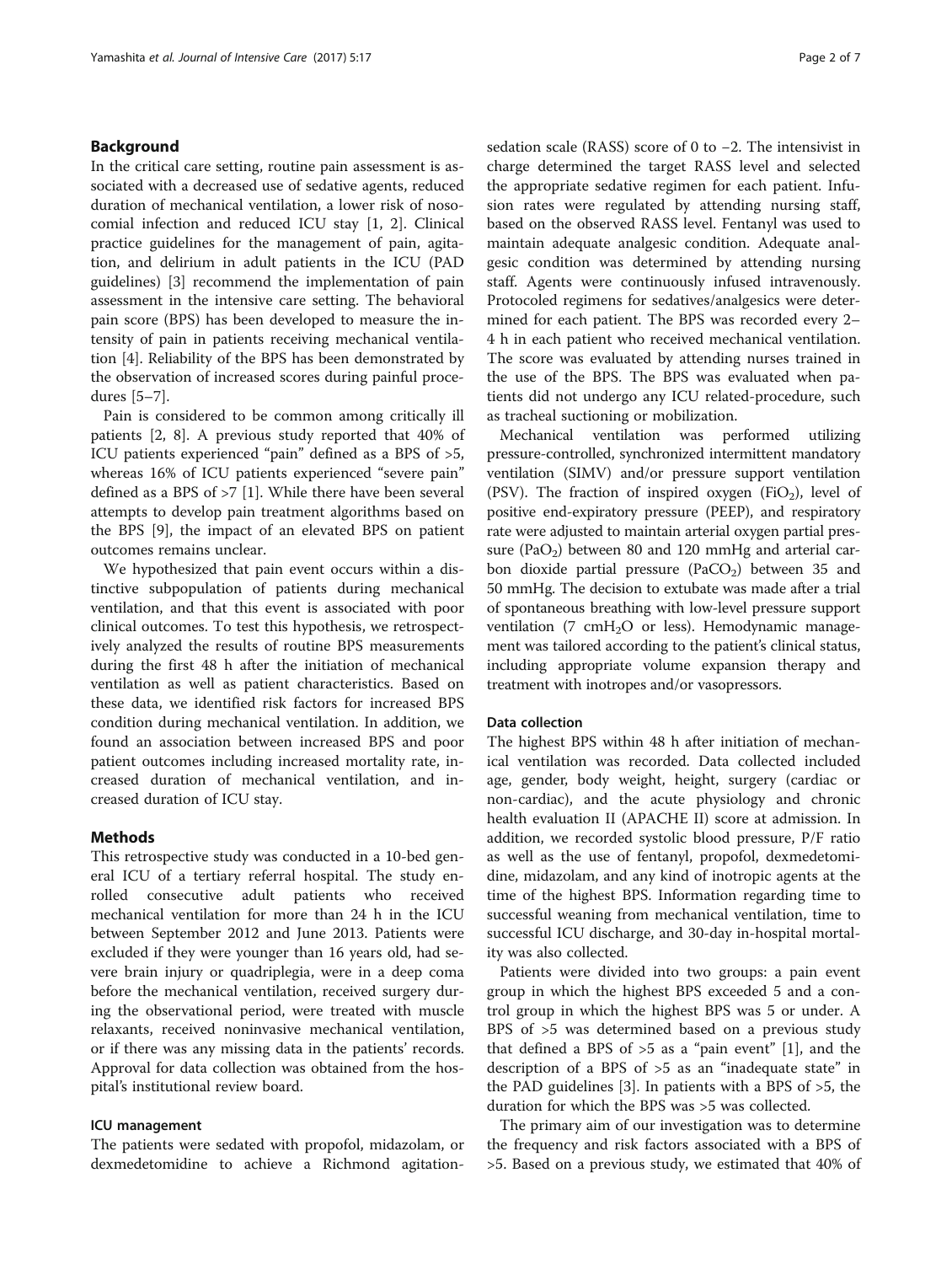our patients would experience a BPS of >5. To ensure an adequate logistic regression analysis for the 6 explanatory variables, we considered that 60 observations would be required. We therefore selected 150 patients as our overall sample size.

## Risk factor assessment

Univariate logistic regression analysis was used to identify parameters associated with pain events in the pain event group. Normality was checked using the Kolmogorov-Smirnov test, while homogeneity of variance was checked by  $F$  test. Student's  $t$  test, the Welch test, or the Wilcoxon rank-sum test was used for continuous data as appropriate. Chi-square or Fisher's exact test were used for categorical variables. Thereafter, a multivariate logistic regression analysis was used to determine factors independently associated with pain events in the pain event group. Variables were entered into a model when they were associated with pain status. This was based on a univariate logistic regression analysis significance threshold of  $p < 0.1$ , and when there was no mutual correlation, based on a Spearman's correlation coefficient more than 0.7 or less than −0.7. The final model was constructed utilizing backward elimination of non-significant variables. Odds ratios and 95% confidence intervals (95%CI) were calculated based on the likelihood ratio statistic.

#### Clinical outcome assessment

A comparison of the three components of the BPS was performed using Friedman's test followed by Dunn's multiple comparison test. Univariate analysis of clinical outcomes was performed for the time to successful weaning from mechanical ventilation, time to ICU discharge, as well as 30-day in-hospital mortality rate using the log-rank test. In addition to these univariate analyses, clinical outcomes were assessed using multivariate logistic regression analysis, correcting for risk factors that showed at least a trend toward significance  $(p < 0.1)$ in the univariate analysis. Parameters were checked for linearity, and nonlinear parameters were entered into the model as nominal variables. Odds ratios as well as 95%CI were calculated for the outcomes. All values resulted from two-sided statistical tests, and a p value  $\leq$ 0.05 was considered to be significant. R statistics (R, version 2.15.2) were used to analyze data.

Categorical data was expressed as a number (percentage). Continuous data was expressed with reference to the mean  $\pm$  standard deviation (SD) or median (IQR), as appropriate.

# Results

During the study period, a total of 177 patients admitted to the ICU received mechanical ventilation for more

than 24 h. Twenty-six patients were excluded from the study based on the defined exclusion criteria. We therefore analyzed 151 patients. The mean patient age was  $68.5 \pm 12.9$  years. Overall, 66.9% were male. The median APACHE II score on admission was 19 (5–48). Fentanyl was used in 104 (68.9%) patients. All patients received at least one of the following sedatives: propofol  $[n = 89]$ (59.6%)], dexmedetomidine  $[n = 46 (30.5\%)]$ , and midazolam  $[n = 18 (11.9\%)]$ . Half of the patients received inotropic support  $[n = 75 (49.7\%)]$ .

# Incidence and predictors of a BPS of >5 during mechanical ventilation

Figure 1 demonstrates the distribution of the highest BPS within 48 hours after the initiation of mechanical ventilation. The median highest BPS was 4.0 (range, 3.0– 5.0). The overall incidence of patients who experienced a BPS of  $>5$  was 19.9% ( $n = 30$ ). The highest BPS was recorded on day 1 in 12.6% ( $n = 19$ ) and on day 2 in 7.3%  $(n = 11)$  of patients. The median duration of the period in which the BPS was  $>5$  was 2.0 h (range, 1.0–2.3 h). In more than 95% of patients, the BPS value declined to 5 or less at the next BPS measurement. The distribution of the three components of the BPS during the period in which the BPS was >5 is shown in Fig. [2](#page-3-0). The score for "facial expression" was significantly higher than that for "compliance with ventilation". The RASS values recorded during the period in which the BPS was >5 are shown in Table [1.](#page-3-0) In 83.3% of the patients who experienced a BPS of >5, the RASS value was less than 0.

Univariate analysis of the differences in patient characteristics is shown in Table [2.](#page-3-0) Patients in the pain event group had a lower P/F ratio, a lower frequency of fentanyl use, and a higher frequency of inotropic support. Multivariate logistic regression analysis revealed the

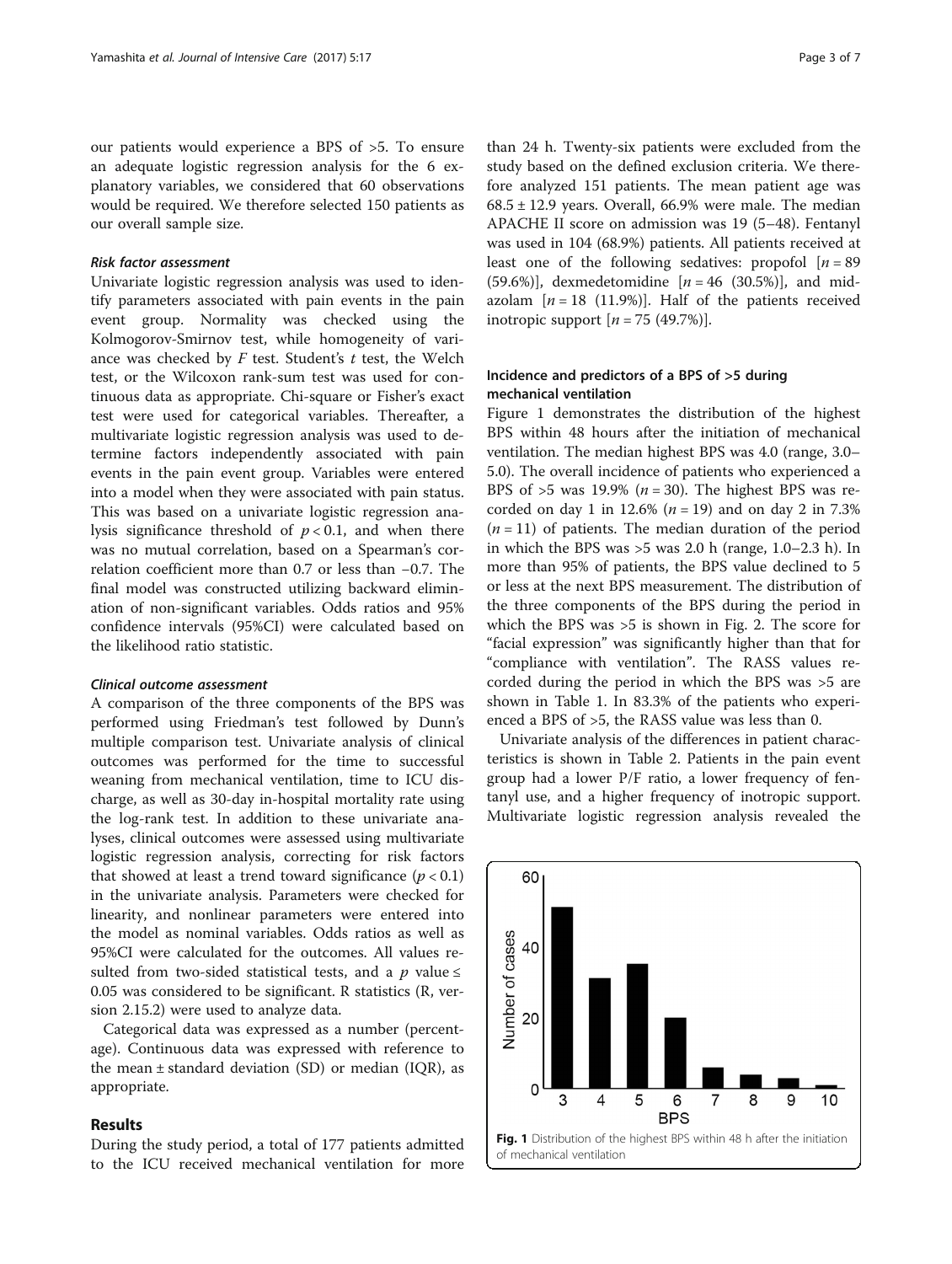<span id="page-3-0"></span>

disuse of fentanyl (odds ratio =  $0.35$ ,  $95\%CI = 0.14 - 0.89$ ) and the requirement of inotropic support (odds ratio = 4.74,  $95\%CI = 1.58 - 12.50$  as independent predictors of the development of a BPS of  $>5$  (Table 3). The mean Concordance Index was 0.789 (range, 0.709–0.869).

# Clinical outcomes of elevated BPS during mechanical ventilation

Figure [3a](#page-4-0) demonstrates Kaplan-Meier curves of patient outcomes after the initiation of mechanical ventilation. Thirty-day in-hospital mortality rate was 30.0% in the pain event group and 9.9% in the control group. The mortality rate was significantly higher in the pain event group compared to the control group (Fig. [3a](#page-4-0),  $p =$ 0.003). Multivariable Cox regression analysis demonstrated that the pain event group had a 2.59 times greater risk of death, even after adjusting for APACHE II score, P/F ratio, surgical procedure, and the inotropic support and/or midazolam (Table [4\)](#page-4-0). Median duration until successful weaning from mechanical ventilation was  $4$  days  $(2-11)$  in the pain event group and  $3$  days (2–7) in the control group. The duration of mechanical ventilation was significantly longer in the pain event group compared to the control group (Fig. [3b](#page-4-0),  $p =$ 0.046). There was a non-significant association between the pain event group and a prolonged time to successful weaning from mechanical ventilation, after adjusting for APACHE II score, P/F ratio, surgical procedure, and the use of propofol, dexmedetomidine, and/or midazolam

Table 1 RASS at the highest BPS in the pain event group

| RASS                   |        | $-3$  | $-2$        | $-1$   |                           |  |
|------------------------|--------|-------|-------------|--------|---------------------------|--|
| Number<br>(percentage) | (10.0) | (6.7) | $9(30.0)$ 3 | (10.0) | $(27.7)$ $(3.3)$ $(13.3)$ |  |

|                          | Pain event group | Control group    | p value |
|--------------------------|------------------|------------------|---------|
| Male sex                 | 21 (70.0)        | 81 (66.1)        | 0.686   |
| Age                      | $69.4 \pm 10.2$  | $68.2 \pm 13.6$  | 0.674   |
| Height (cm)              | $158.0 \pm 8.4$  | $161.0 \pm 10.2$ | 0.226   |
| Body Weight (kg)         | $55.8 \pm 15.3$  | $54.1 \pm 11.3$  | 0.501   |
| Cardiac surgery          | 9(30.0)          | 43 (35.5)        | 0.19    |
| Non-cardiac surgery      | 7(23.3)          | 42 (34.7)        |         |
| No surgical intervention | 14(46.7)         | 36 (29.8)        |         |
| APACHE II score          | $21.1 \pm 9.51$  | $19.8 \pm 8.86$  | 0.488   |
| Blood pressure           | $109.0 \pm 19.2$ | $110.0 \pm 19.8$ | 0.883   |
| P/F ratio                | $211 \pm 121$    | $272 \pm 118$    | 0.0123  |
| Fentanyl                 | 13 (43.3)        | 91 (75.2)        | < 0.001 |
| Inotropic support        | 24 (80.0)        | 51 (42.1)        | < 0.001 |
| Propofol                 | 19 (63.3)        | 70 (57.9)        | 0.585   |
| Dexmedetomidine          | 5(16.7)          | 41 (33.9)        | 0.0666  |
| Midazolam                | 7(23.3)          | 11 (9.09)        | 0.0312  |

Table 2 Univariate analysis of patient characteristics associated

(Table [4\)](#page-4-0). The median duration of time to ICU discharge was 9 (4–17) days in the pain event group compared to 6 (4–12) days in the control group. Length of ICU stay did not differ between the severe and control groups (Fig. [3c](#page-4-0)). There was a non-significant association between BPS > 5 condition and duration of time to ICU discharge after adjusting for blood pressure, P/F ratio, surgical procedure, and the use of fentanyl, inotropic agents, propofol, dexmedetomidine, and/or midazolam (Table [4\)](#page-4-0).

# Conclusions

with pain event

We investigated the pain intensity in 151 patients receiving mechanical ventilation using the BPS. The percentage of patients who experienced a pain event, defined as BPS of >5, was 19.9%. The median duration of the period during which the BPS was >5 was 2 h, suggesting that pain event was not maintained for a long period. Inotropic support and fentanyl disuse were identified as independent risk factors for the development of a pain event. Patients who experienced pain event had a higher risk of in-hospital death and longer duration of ICU stay. An association between a pain event and poor clinical outcomes provides further rationale to support the important role of pain assessment and appropriate

|  |  |  |  |  | <b>Table 3</b> Logistic regression analysis for the pain event group |
|--|--|--|--|--|----------------------------------------------------------------------|
|--|--|--|--|--|----------------------------------------------------------------------|

|                   | Odds ratio | 95%CI           | p value |
|-------------------|------------|-----------------|---------|
| Fentanyl          | 0.350      | $0.140 - 0.890$ | 0027    |
| Inotropic support | 4.440      | 1.580-12.50     | 0.005   |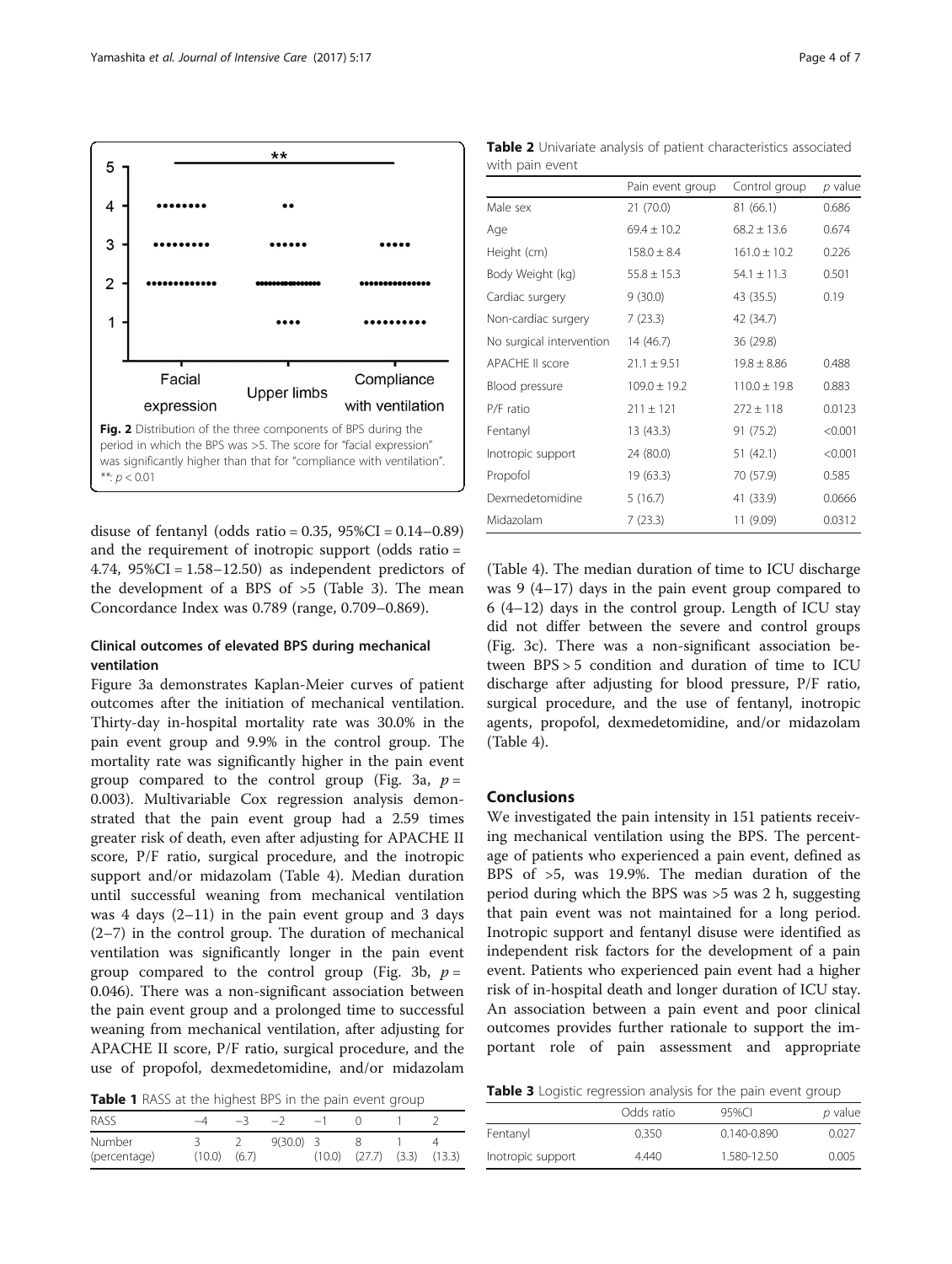<span id="page-4-0"></span>

intervention during mechanical ventilation, as recommended by the PAD guidelines [[3\]](#page-5-0).

We limited our observation of the BPS to 48 h after the initiation of mechanical ventilation. This decision was made taking into account the following factors: (1) our preliminary study demonstrated that more than 80% of patients had their highest BPS score recorded within 48 h after receiving mechanical ventilation, (2) early sedation after the initiation of mechanical ventilation is associated with long-term patient outcomes [[10](#page-5-0)], and (3) observation periods exceeding the duration of mechanical ventilation  $[median = 3$  days  $(2-10)$ ] increases selection bias for the analysis of patient outcomes.

One of the major aims of our study was to document actual pain status during mechanical ventilation. Two evaluation tools, the BPS [[4\]](#page-5-0) and critical care pain observation tool (CPOT) [[11](#page-5-0)], are available for evaluating pain intensity in patients who are unable to self-report [\[5](#page-5-0)–[7](#page-5-0)]. In our ICU, the BPS is used because the BPS has a validated Japanese language version, but CPOT did not have a validated Japanese version during the observation period of this study, and because the medical staff in our institution are more familiar with the BPS than CPOT. The percentage of patients who experienced BPS > 5 was comparable to previous studies reporting that the incidence of pain during mechanical ventilation varies from 4% [[12](#page-6-0)] to 30% [[1\]](#page-5-0). Together, our results demonstrated that a significant percentage of ventilated patients experience pain at rest. Pain should be treated in a patient who requires critical care [[3\]](#page-5-0). Our results, together with

Table 4 Multivariable analysis of clinical outcomes associated with pain event

|                         | Hazard ratio | 95%CI           | p value |
|-------------------------|--------------|-----------------|---------|
| Time to weaning from MV | 0.693        | $0.448 - 1.072$ | 0.099   |
| Length of ICU stay      | 0.668        | $0.420 - 1.061$ | 0.087   |
| In-hospital mortality   | 2.590        | $1.001 - 6.704$ | 0.049   |
|                         |              |                 |         |

those of previous reports [[1, 8](#page-5-0), [12](#page-6-0), [13](#page-6-0)], however, demonstrate the difficulty of removing all minor pain from all critically ill patients. Such pain might be associated with such side effects of analgesic treatment as circulatory collapse, respiratory depression, and bowel movement inhibition.

Subgroup analysis of the three components of the BPS showed that patients experiencing a BPS of >5 typically show a mildly tightened or grimacing facial expression, partially bent upper limbs, and mild incompliance with ventilation and coughing. The wide distribution of RASS values during the period in which the pain event demonstrates that an elevated BPS is not always associated with an elevated RASS.

The presence or absence of surgical intervention did not affect the incidence of the development of pain event in our study, which is consistent with the results of a previous study [[8\]](#page-5-0). Patients who require mechanical ventilation must remain immobilized in bed. Furthermore, they require vascular, urethral, and gastric catheters as well as tracheal tube insertion. All of these factors can be sources of pain or discomfort. In addition to the pain originating from mechanical ventilation, disease-associated pain is also common in both surgical and medical patients [[8\]](#page-5-0).

Opioids have been widely used for treating pain during mechanical ventilation [\[14](#page-6-0)]. We used fentanyl as a first-line opioid for mechanically ventilated patients and did not use other opioids throughout the study. Our findings demonstrated that the disuse of fentanyl increased the risk of increased BPS during mechanical ventilation. This is in accordance with a previous study showing the effect of opioids on the prevention of procedure-related increases in BPS [\[15](#page-6-0)], agitation [\[16](#page-6-0)], and reduction of pain intensity scores [[17\]](#page-6-0) during mechanical ventilation.

We identified inotropic support as another risk factor for the pain event during mechanical ventilation. It is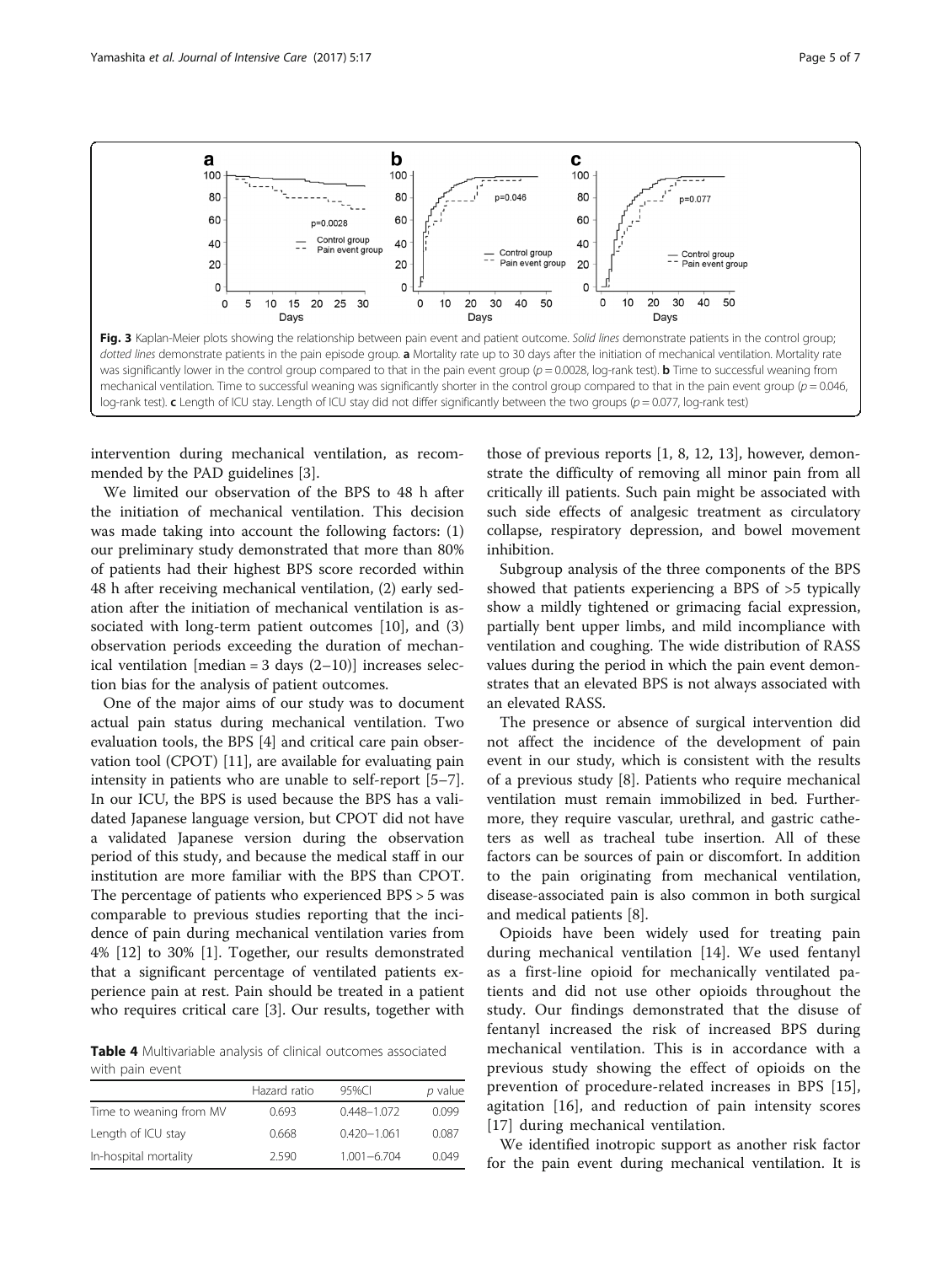<span id="page-5-0"></span>unclear whether the inotropic support has a direct effect on pain scores, or whether patient conditions requiring inotropic support are associated with a higher BPS. The correlation between inotropic support and disuse of fentanyl in this study was low  $(r = 0.16)$ . An experimental animal study revealed that a higher blood catecholamine concentration is associated with increased pain sensitivity via the activation of β-adrenergic receptors in the peripheral sensory nerves [\[18](#page-6-0)].

Increased BPS occurring early after the initiation of mechanical ventilation was associated with lower survival rate. Pain increases sympathetic tone and evokes a stress response in ventilated patients [3]. Tachycardia, increased myocardial oxygen consumption [\[19](#page-6-0)], hypercoagulability [\[20\]](#page-6-0), immunosuppression [[21](#page-6-0)], and catabolism [\[22\]](#page-6-0), are all associated with pain in critically ill patients and might partly explain the poor prognosis in patients who experienced a BPS of >5.

In our study, patients with pain event tended to be required longer duration of mechanical ventilation. Inadequate pain control is known to reduce patient-ventilator synchrony [[23](#page-6-0)]. Patient-ventilator asynchrony may be a cause of ventilator-associated lung injury and may negatively affect prognosis [\[24](#page-6-0), [25](#page-6-0)]. Severe pain is also associated with the development of agitation [\[26\]](#page-6-0). Agitation in ventilated patients negatively affects outcomes [\[27\]](#page-6-0).

To the best of our knowledge, this is the first report describing an association between elevated BPS during mechanical ventilation and poor clinical outcomes. It may be worthwhile to investigate, therefore, whether analgesic intervention to prevent elevation of the BPS during mechanical ventilation can improve patient outcomes in a future prospective study.

There are several limitations to this study. This study was conducted in a retrospective manner and may have missed relevant clinically important confounders. Also, the study was conducted in a single ICU in a tertiary referral hospital which may have influenced the study sample. Furthermore, we used BPS instead of a subjective pain scale (such as the numerical rating scale or visual analog scale). Enrolled patients were not limited to those who were diagnosed as ARDS. Furthermore, since we did not routinely use neuromuscular blockade in these patients, those with severe ARDS could not be excluded from this study. Finally, we were not able to determine the exact reason for death.

In conclusion, we found that 20% of ventilated patients experienced a BPS of >5. An elevated BPS was associated with inotropic support and disuse of fentanyl, and was also associated with poor patient outcomes.

#### Acknowledgements Not applicable.

#### Funding

FA and HM were supported by a Grant-in-Aid from the Japan Society for the Promotion of Science (KAKENHI, No. 15H04969, 26670692 and 26462760).

#### Availability of data and materials

Please contact author for data requests.

#### Authors' contributions

AY and HM collected the data. AY and MY performed the statistical analyses. FA designed the study and wrote the manuscript. All authors read and approved the final manuscript.

#### Competing interests

The authors declare that they have no competing interests.

#### Consent for publication

Not applicable.

#### Ethics approval and consent to participate

Approval for data collection was obtained from the hospital's institutional review board (Approval No. 537).

#### Author details

<sup>1</sup>Department of Anesthesiology, Kyoto Prefectural University of Medicine, Kajiicho 465, Kamigyo-Ku, Kyoto 602-8566, Japan. <sup>2</sup>Department of Anesthesia, Japanese Red Cross Kyoto Daiichi Hospital, Kyoto, Japan.

#### Received: 29 October 2016 Accepted: 2 February 2017 Published online: 08 February 2017

#### References

- 1. Chanques G, Jaber S, Barbotte E, Violet S, Sebbane M, Perrigault PF, Mann C, Lefrant JY, Eledjam JJ. Impact of systematic evaluation of pain and agitation in an intensive care unit. Crit Care Med. 2006;34:1691–9.
- 2. Payen JF, Bosson JL, Chanques G, Mantz J, Labarere J, Investigators D. Pain assessment is associated with decreased duration of mechanical ventilation in the intensive care unit: a post hoc analysis of the DOLOREA study. Anesthesiology. 2009;111:1308–16.
- 3. Barr J, Fraser GL, Puntillo K, Ely EW, Gelinas C, Dasta JF, Davidson JE, Devlin JW, Kress JP, Joffe AM, et al. Clinical practice guidelines for the management of pain, agitation, and delirium in adult patients in the intensive care unit. Crit Care Med. 2013;41:263–306.
- 4. Payen JF, Bru O, Bosson JL, Lagrasta A, Novel E, Deschaux I, Lavagne P, Jacquot C. Assessing pain in critically ill sedated patients by using a behavioral pain scale. Crit Care Med. 2001;29:2258–63.
- 5. Ahlers SJ, van der Veen AM, van Dijk M, Tibboel D, Knibbe CA. The use of the behavioral pain scale to assess pain in conscious sedated patients. Anesth Analg. 2010;110:127–33.
- 6. Rahu MA, Grap MJ, Ferguson P, Joseph P, Sherman S, Elswick Jr RK. Validity and sensitivity of 6 pain scales in critically ill, intubated adults. Am J Crit Care. 2015;24:514–23.
- 7. Rijkenberg S, Stilma W, Endeman H, Bosman RJ, Oudemans-van Straaten HM. Pain measurement in mechanically ventilated critically ill patients: behavioral pain scale versus critical-care pain observation tool. J Crit Care. 2015;30:167–72.
- 8. Chanques G, Sebbane M, Barbotte E, Viel E, Eledjam JJ, Jaber S. A prospective study of pain at rest: incidence and characteristics of an unrecognized symptom in surgical and trauma versus medical intensive care unit patients. Anesthesiology. 2007;107:858–60.
- 9. Olsen BF, Rustoen T, Sandvik L, Miaskowski C, Jacobsen M, Valeberg BT. Development of a pain management algorithm for intensive care units. Heart Lung. 2015;44:521–7.
- 10. Shehabi Y, Bellomo R, Reade MC, Bailey M, Bass F, Howe B, McArthur C, Seppelt IM, Webb S, Weisbrodt L, et al. Early intensive care sedation predicts long-term mortality in ventilated critically ill patients. Am J Respir Crit Care Med. 2012;186:724–31.
- 11. Gelinas C, Harel F, Fillion L, Puntillo KA, Johnston CC. Sensitivity and specificity of the critical-care pain observation tool for the detection of pain in intubated adults after cardiac surgery. J Pain Symptom Manage. 2009;37: 58–67.